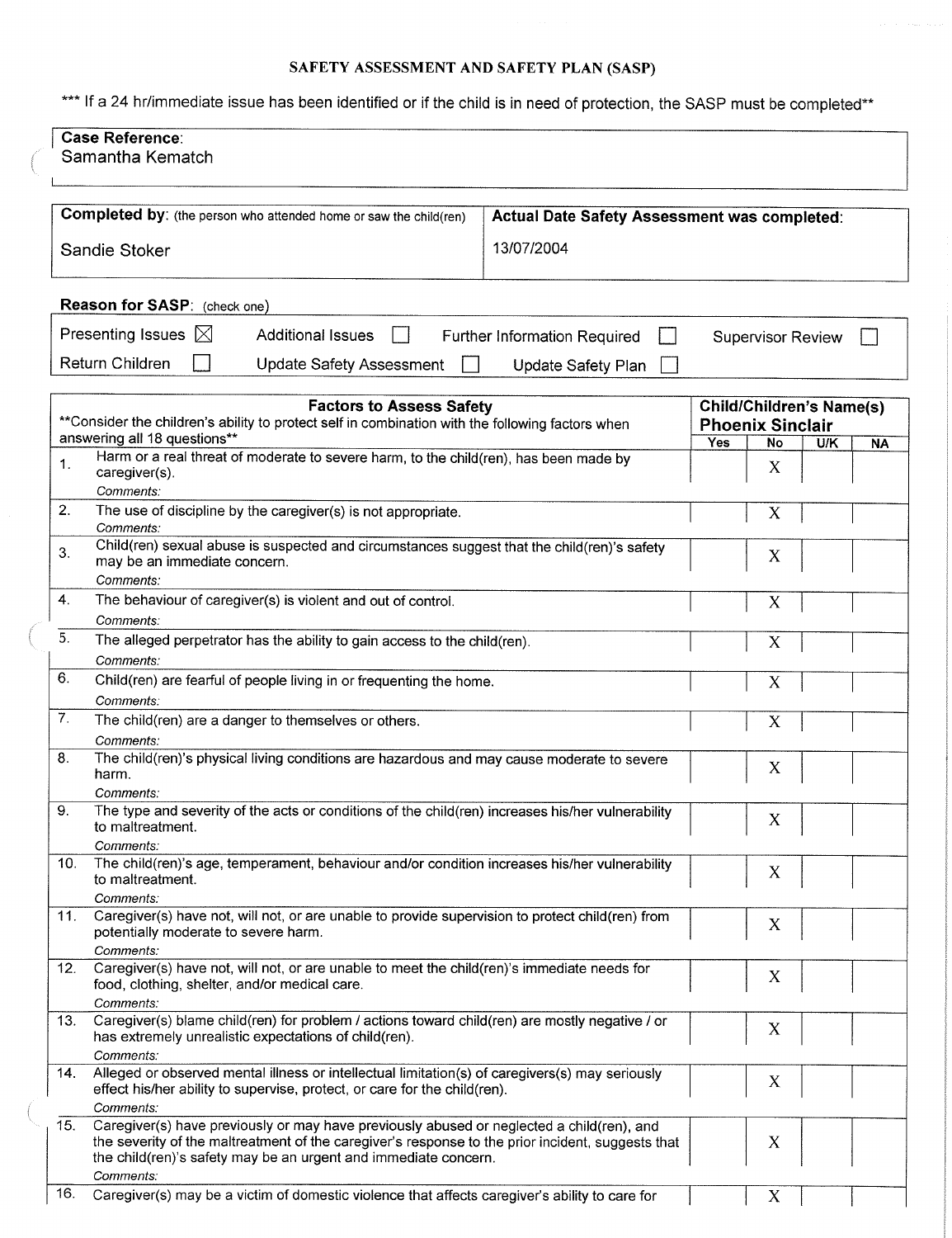### SAFETY ASSESSMENT AND SAFETY PLAN (SASP)

|     | and/or protect child(ren) from imminent, moderate to severe harm.                                                                                  |  |  |
|-----|----------------------------------------------------------------------------------------------------------------------------------------------------|--|--|
|     | Comments:                                                                                                                                          |  |  |
|     | Alleged or observed drug or alcohol use of caregiver(s) seriously affects his or her ability to<br>supervise, protect, or care for the child(ren). |  |  |
|     | Comments:                                                                                                                                          |  |  |
| 18. | The family is about to flee or refuse access to the child(ren).                                                                                    |  |  |
|     | <i>Comments:</i>                                                                                                                                   |  |  |

Identify the safety decision by checking the appropriate line below. The decision should be based on the assessment of all safety threats, safety interventions, and any other information known about the case. Check one line only.

**1. Safe**: No immediate harm or danger identified; the family works with the Agency to address identified probability and needs.

2. Conditionally Safe: Immediate harm or danger identified; safety plan in place.

3. Unsafe: Immediate harm or danger identified; placement outside the home is the only protective  $3.5$  Unsafe: Immediate harm or danger in the only protective the only protective the only protective the only protective the only protective the only protective the only protective the only protective the only protective

All children placed.

 $\overline{\phantom{a}}$  The following children were placed

NAME/BIRTHDATE

### **SAFETY PLAN**

\*\*If you determined that child(ren) was unsafe (selecting "yes" to any question or you do not have enough information please indicate what action w as completed to keep the child(ren) safe\*\*\*

| <b>Action to Protect Children</b> | <b>Person Responsible for Action</b> | <b>Date Action Occurred</b><br>(yyyy-mmm-dd) |
|-----------------------------------|--------------------------------------|----------------------------------------------|
| Choose an item.                   | Choose an item.                      | Click here to enter a date.                  |
| Choose an item.                   | Choose an item.                      | Click here to enter a date.                  |
| Choose an item.                   | Choose an item.                      | Click here to enter a date.                  |
| Choose an item.                   | Choose an item.                      | Click here to enter a date.                  |